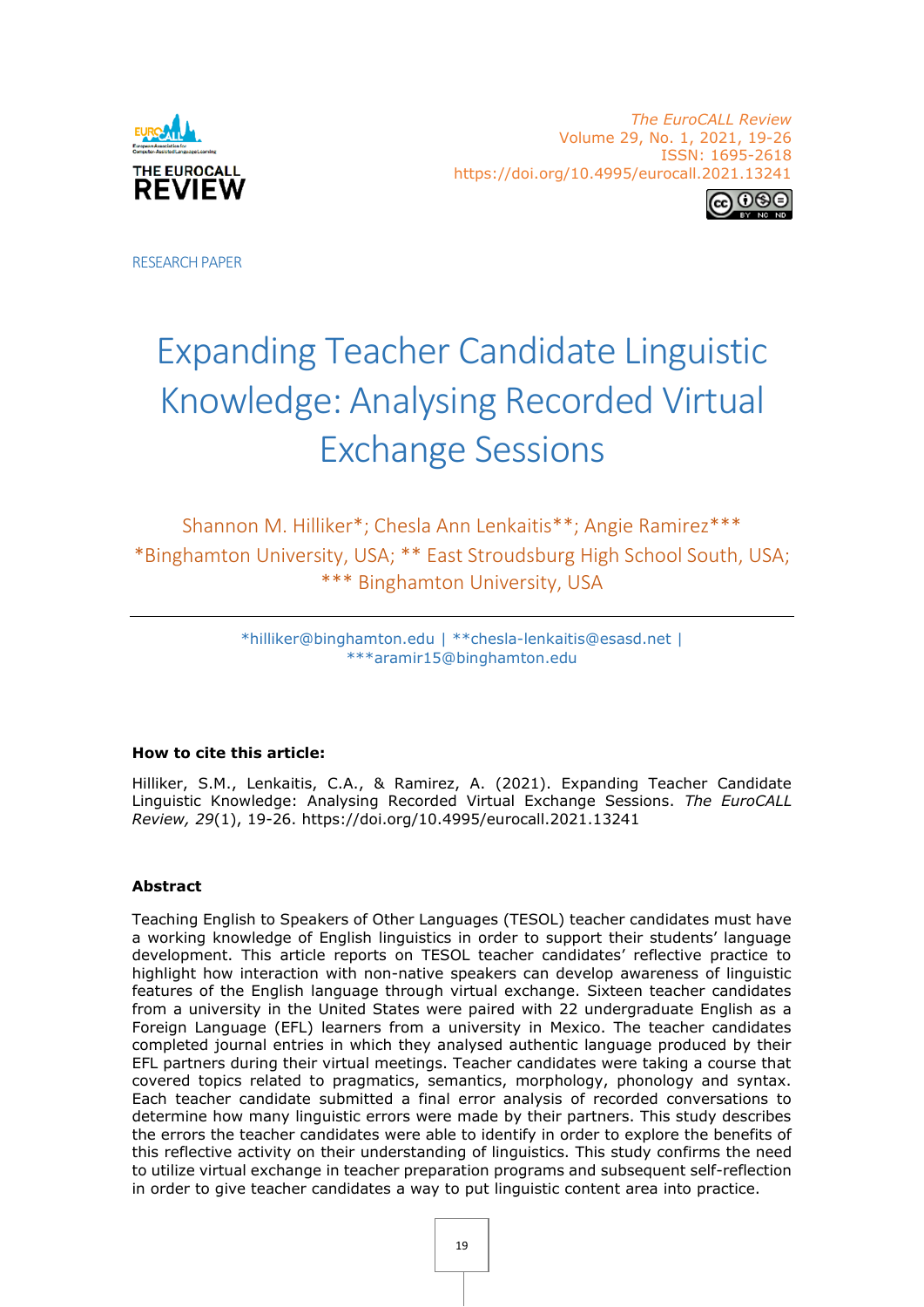# **Keywords**

Teaching English to Speakers of Other Languages (TESOL), teacher candidates, virtual exchange, English language linguistics, English as a Foreign Language (EFL)

# **1. Introduction**

As the number of English learners in the United States continues to increase, it has become more and more important for educators to acquire the skills and knowledge necessary to teach in a diverse setting (Lucas & Villegas, 2010). In particular, it is essential for Teaching English to Speakers of Other Languages (TESOL) teachers to have pedagogical content knowledge (PCK) (Hsu, 2016; Shulman, 2013) so they can analyse student errors (Hilliker, et al., 2020) in order to give them corrective feedback to support their second language acquisition (Ito & Hilliker**,** 2018). One way for teacher candidates to gain experience in error analysis is to have authentic language to review during their course work. This can give teacher candidates the opportunity to see how the knowledge they are gaining in class, such as the study of linguistic features of the language (semantics, pragmatics, syntax, phonology and morphology), manifest themselves in EFL student language. This can be especially beneficial when the teacher candidates are focused on errors that are produced so that they can be better informed to devise ways to teach students to help correct errors in their speech.

Virtual exchange is one way that teacher candidates can interact with English Language Learners around the world and have access to authentic language to analyse. Virtual exchange is "...activities in which constructive communication and interaction takes place between individuals or groups who are geographically separated and/or from different cultural backgrounds, with the support of educators...combines the deep impact of intercultural dialogue and exchange with the broad reach of digital technology" (Erasmus, 2019). Virtual exchange can be used to connect teacher candidates with students from many linguistic and cultural backgrounds in order to help prepare them to teach in a diverse classroom (Lenkaitis, Loranc-Paszylk, & Hilliker, 2019; Thirunarayana & Coccaro-Pons, 2016). In addition, O'Dowd in his 2017 *EUROCALL Review* article calls for teacher candidates to get experience with virtual exchange in their teacher education programs so that they take the skills they learn and implement similar learning in their own classrooms. To this end, this article will report on teacher candidates' analysis of authentic language (Lenkaitis, 2019) to highlight how interaction with non-native speakers can develop awareness of linguistic features of language through virtual exchange.

#### **2. Theoretical framework**

The International TESOL Association outlines as one of its five standards a domain that focuses on language which includes language as a system (TESOL International Association, 2018). Therefore, teacher candidates must have PCK in linguistics. Teacher candidates' understanding of their particular discipline must be justified with an empirically based explanation and the circumstances in which it can be rationalized. This is in line with PCK, which expands one's knowledge of a subject and extends to its teachability (Shulman, 1981). PCK also includes ways in which the subject being taught is represented, including illustrations, examples, and analogies that allow it to be understandable to other individuals (Shulman, 2013). PCK comes from both formal and informal experiences typically obtained from teacher education programs. Organization of knowledge with curricular knowledge helps teacher candidates distinguish substantive structures of knowledge, from syntactic structures of knowledge (Shulman, 2013). Additionally, Shulman (2013) argued that teacher candidates must be able to define language-based rules and incorporate them into their instructional methodology and must be able to explain complex structures.

Studies have shown the need for teachers to master PCK as an essential component in developing language awareness (Hawkins, 1999). Discussions regarding general teaching practices, have demonstrated the effect of metalinguistic knowledge on a teacher's instructional methodology (Ellis, 2004). Some important aspects teachers must address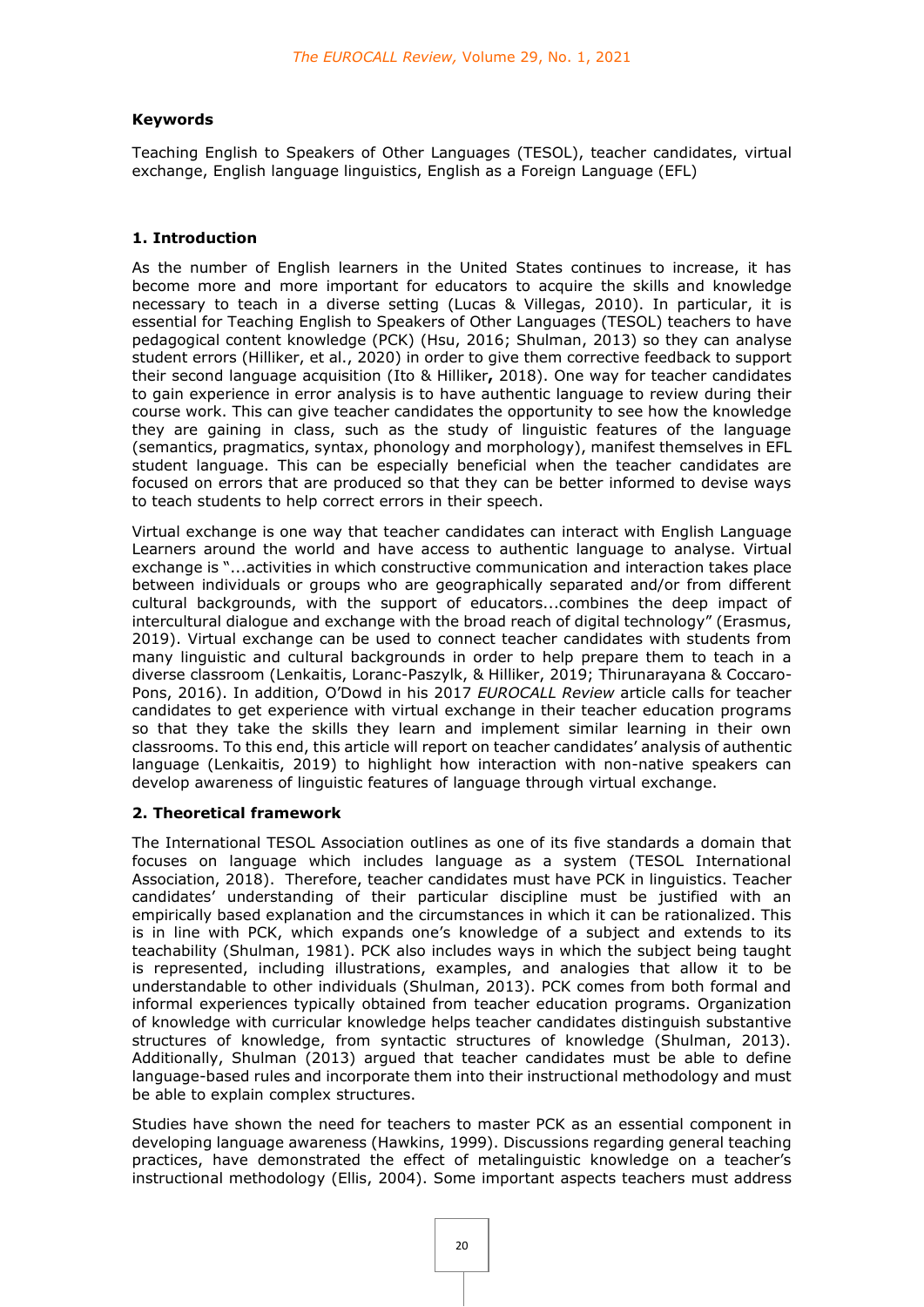in regard to PCK are conceptions and preconceptions involving the topic at hand (Shulman, 1981). Conceptions and preconceptions often derive from misconceptions on the topic, which makes it even more important for teachers to address them (Shulman, 2013). Sufficient knowledge on the subject allows teachers to redirect students' misinformation from the beginning, as misconceptions can influence the way in which students learn and process new information. This knowledge ultimately alludes to the ways in which PCK and subject content knowledge work together to create proper instructional conditions (Shulman, 2013).

Metalinguistic language analysis is especially beneficial for bilinguals and teacher candidates when it comes to developing their pedagogy (Ellis, 2003). Ellis' (2004) study on PCK among TESOL teachers demonstrated the effect of studying metalinguistics on the way teaching candidates teach content. Not only did this study show the effects of metalinguistic awareness on teaching strategies among TESOL educators, but also its impact on language awareness and sensitivity in everyday life (Ellis, 2004). Virtual exchange can be used to gain PCK. Because it is a form of language composing that allows teacher candidates to freely monitor their partners' language production, virtual exchange gives teachers authentic language to analyse and reflect on. By allowing teachers to go back and analyse a conversation, it prompts them to create relations among grammar and linguistics that can help them improve linguistic expression while providing an element of cultural exposure (Swain, 1985).

#### **3. Research question**

In order to explore how analysis of authentic language can help TESOL teacher candidates develop linguistic content knowledge and how to correct student errors, this study answers the following research question: By analysing the recorded video sessions from a virtual exchange, what errors do teacher candidates find in their partners' speech?

# **4. Methodology**

# *4.1 Participants*

Sixteen teacher candidates from a university in the United States were paired with 22 undergraduate English as a foreign language (EFL) learners from a university in Mexico. The teacher candidates from the United States were enrolled in a linguistics course to help them prepare them to be TESOL teachers, while the Mexican students were enrolled in a course to support their English language learning. TESOL teacher candidates need experience with students from around the globe as their future classrooms could be filled with students from across the world. One affordance of virtual exchange is that teacher candidates can be paired with students from many different countries across their teacher education curriculum in order to gain experience with language learners from many different linguistic and cultural backgrounds (Loranc‐Paszylk et al., 2021).

#### *4.2 Procedure*

TESOL teacher candidates partnered with EFL learners from Mexico in groups of two or three. During the virtual exchange, groups met via Zoom [\(https://zoom.us\)](https://zoom.us/) videoconferencing for four weeks. The pairs were assigned various subjects to focus on during the video chats depending on the language level of the EFL students. Beginner students focused on health, sports, transportation, adventures, the environment, and life stages. The intermediate students focused on work, technology, language and learning, travel and vacations, history and nature.

During the virtual exchange, teacher candidates' role was to be conversation partners for their EFL partners. However, after the exchange, teacher candidates were required to upload their weekly recorded video sessions so that they had the opportunity to watch their conversations and focus on topics from their linguistic course, including pragmatics, semantics, syntax, morphology, and phonology.

#### *4.3 Data collection*

After watching each recorded Zoom session, the teacher candidates completed journal entries in which they analysed parts of the meeting that related to the linguistic topics of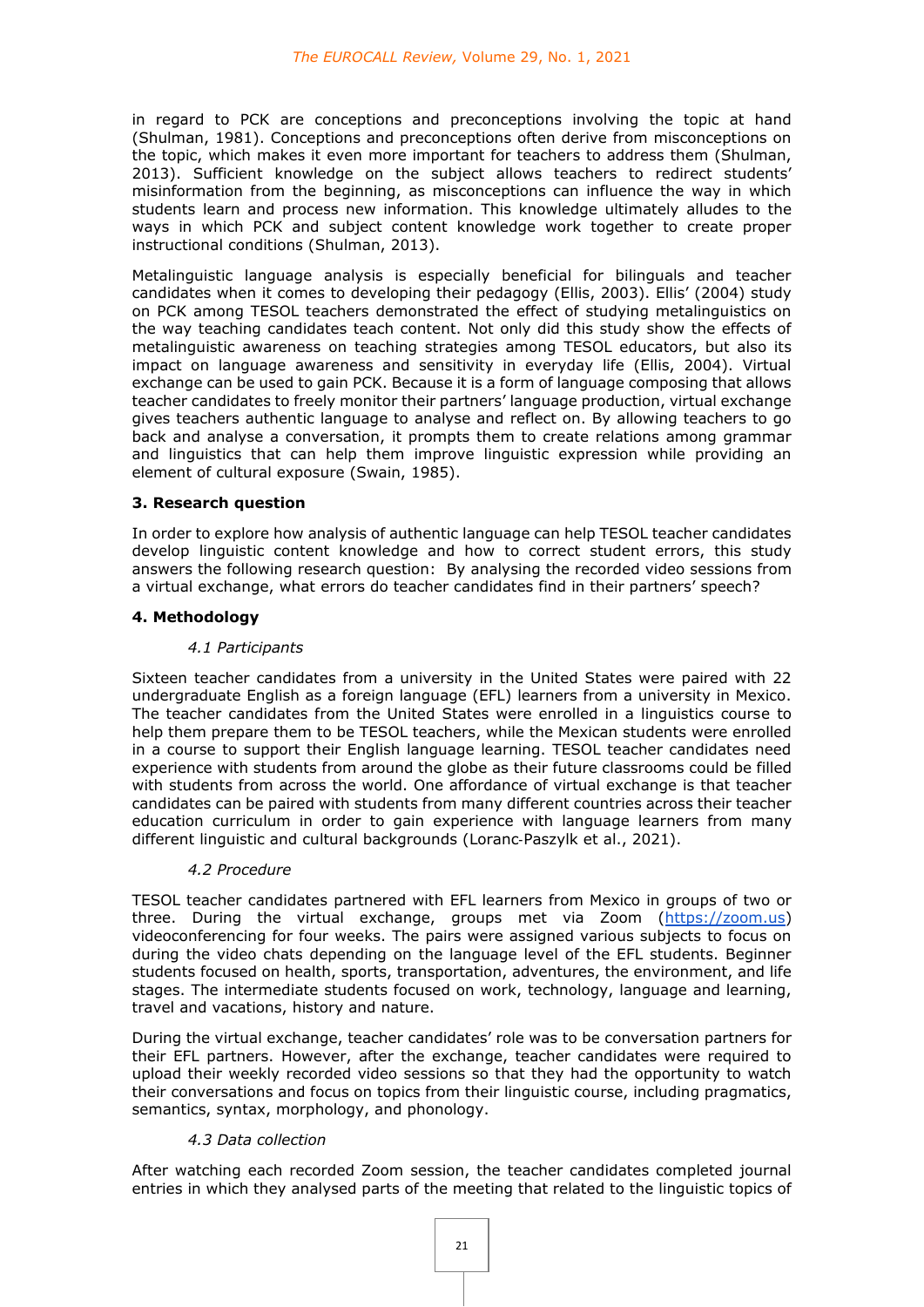their course. At the end of the four-week exchange, they were also required to complete a final unstructured journal activity to reflect on the experience. In addition, teacher candidates were to watch their recorded Zoom sessions to evaluate their EFL partners' speech in order to complete a final error analysis. In this task, they were to determine how many errors their partner made and needed to categorize them based on what they had learned in their coursework. In order to guide TESOL teacher candidates to focus on their partners' errors, the template in Appendix A was given to them.

#### **5. Results and analysis**

Because this was a pilot study, the focus of the results is on what errors participants determined to be present when watching the recorded Zoom sessions from their virtual exchange. Additional study will be completed in the future that will include instructor confirmation of participant error analyses. Each TESOL teacher candidate's final error analysis was considered to determine how many total reported errors were made. The following section will describe the errors the teacher candidates identified in order to explore the benefits of this analysis activity on their understanding of linguistics. In total, the teacher candidates found 1,028 errors in their partners' conversations that they noted in their journals in the categories of semantics (context independent meaning within the language system), pragmatics (the context in which language is used), syntax (how items in a sentence can be ordered and combined), morphology (forms of words and their smallest parts) and phonology (system of sounds and how they are organized).

Two hundred and eight of these errors were semantic in nature. Descriptions of errors included sentence distortion, incorrect use of pronouns, misuses of synonyms, and improper meaning of words used in a sentence. For example, a semantic error that Participant 22 noted was the EFL partner's speech in which she stated …"they are always doing mistakes when you have all this stress." While this sentence is still easy to understand, the use of the word 'doing' is incorrect. The words 'making' and 'doing' are considered synonyms of one another, however, only one word is correct in the sentence. Here, Participant 22 demonstrated a conceptual error in semantics. In this sentence, the participant was discussing work, which falls into one of the categories where semantics was commonly flawed.

There were 181 pragmatic errors made, including incorrect language usage in different contexts. The contextual misuse of words was recognized by many participants. Participant 19's EFL partner noted something as being "so stressful" on her skin. In general, EFL learners used incorrect terminology when talking about their routine. While both "stressful" and "bad" are descriptive terms, one is used exclusively to describe people. These mistakes showed that while they understand word meanings, implementing certain words in a sentence proved to be more difficult. Participant 14's EFL partner said, "I don't see TV.", the words seeing and watching are synonyms for each other, however; this example showed they cannot always be used interchangeably. The word "watch" is more correct in this sentence, as it more accurately describes something you are attentively looking at, whereas the word "see" that was used is mainly related to sight as a sense.

There were 236 errors relating to syntax, making it the category with the greatest number of errors and included an incorrect arrangement of words and phrases to form a sentence. As an example, Participant 11, when listening to his partner talk about food on a date responded, "Never have you had a perfect date?" This example demonstrated errors in posing a question due to incorrect word order. While the question may have been understood by some, its inaccuracies may have prevented others from understanding what he or she was asking. This participant also noted mistakes in the use of articles. A common error was seen using "the" and "a" before a noun or an adjective. One example that was brought up in a sports discussion was "I am bought lots of the sports." In this sentence, the article "the" before the noun "sports" is unnecessary. A second syntactic error shown in this sentence is the use of two verbs next to each other: "am bought." Syntactic mistakes presented by EFL students display how differences in the ways questions are asked in different languages can pose barriers for learning a new language.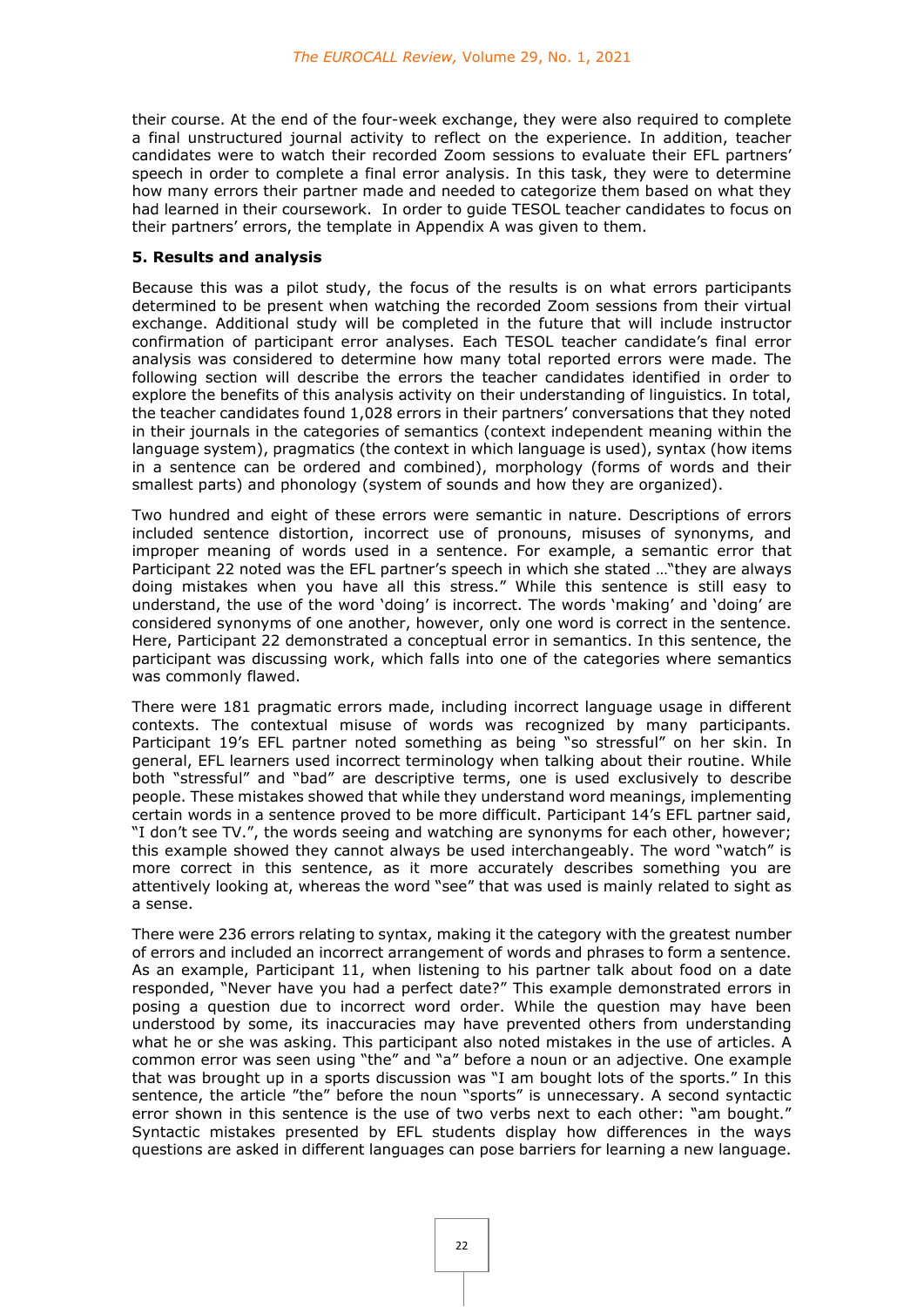Morphology, or word usage made up 164 mistakes, including word formation and structural errors. Several morphological errors presented related to the use of an extra article after certain words. In the sentence presented by Participant 3's EFL partner, "Do you think that you could be a vegetarianer?", the ending "er" is present in a word that does not require it. Many titles (i.e., trainer, director, teacher, master) end with that suffix so it is likely that the speaker believed all titles contain that ending. The word vegetarian is an exception to the rule and therefore the extra ending was not needed.

Lastly, 203 errors made were related to phonology, or the phonetics involved in words and word sounds. Participant 11 picked out the vowel sounds that his partner had trouble with. For example, he corrected the word vegetable by repeating it as the sentence structure also needed to be corrected. Instead of pronouncing vegetable /v//ɛ//j//t//ʌ//b//a//l//, it was corrected using the following pronunciation: /v//e//j//a//t//a//b//a//l/. A common phonological error included replacing certain letters in a word, which can cause confusion by changing the meaning of a word altogether. Participant 10 noted phonological errors in the sentence "Yes, like land with a spicy." The letter "n" mistakenly replaced "r" in what was meant to be the word "lard." Without any prior context, this sentence makes no sense because the two words mean completely different things. While the reason for this error is not specified, a language barrier could have resulted in a heavy accent where the "n" sound is pronounced differently in the participant's home country.

# **6. Conclusions**

Teacher candidates had the opportunity, through virtual exchange, to interact with EFL learners as they were learning about linguistics and develop their PCK (Hsu, 2016; Shulman, 2013). The teacher candidates used their own recorded Zoom interactions with these L2 learners to analyse their errors (Loranc‐Paszylk et al., 2021). Error types that were assessed included pragmatics, semantics, syntax, morphology, and phonology. The majority of errors found, fell into the syntactic and semantic category, which shows that a lot of participants struggled with word meaning, such as choosing the correct word to use in a sentence. Our findings have shown that virtual exchange which allows for recorded sessions to be re-watched (Lenkaitis, 2020) can be an effective tool for PCK development (Swain, 1985). By reviewing their weekly recorded sessions, TESOL teacher candidates were able to look at their EFL partners' language through a linguistic lens.

Our study laid a solid foundation in investigating how L2 teacher candidates, more specifically TESOL, can benefit from collaborative tasks with EFL learners and subsequent authentic language analysis tasks. By analysing the mistakes of EFL learners through the use of Zoom, teacher candidates learned the different contexts in which different errors appear more frequently. Upon identifying these errors, students were able to correct them instantly and keep track of them in an online journal. Video recording as a means of virtual exchange was effective in improving communication skills to be implemented in a classroom setting. Additionally, video recording these sessions provided participants the option of going back and reviewing errors for further analysis. These strategies can be adopted to improve teaching practices and instructional methodology (Ellis, 2004). The EFL learners on the other side of the exchange had the opportunity to converse with expert users of the language they are studying.

While our study displayed several strengths, whether or not these analysis activities were implemented into the TESOL teacher candidates' teaching practices was not examined. One recommendation for analysing the long-term effects of virtual exchange and authentic language analysis is by conducting a follow-up study once the participants have completed training and are teachers of record. By analysing the teaching practices in this setting, additional data will be available to determine if skills were implemented into their classrooms. For example, Wallace (1998) conducted several assessments in his study where he assessed the methods that were used to engage in reflective teaching during training sessions. Likewise, one way to determine the long-term effects of this experiment is by assessing participants' teaching practices and PCK later on during an observation. Successful implementation of language analysis skills can ultimately lead to a more productive and enjoyable teaching experience.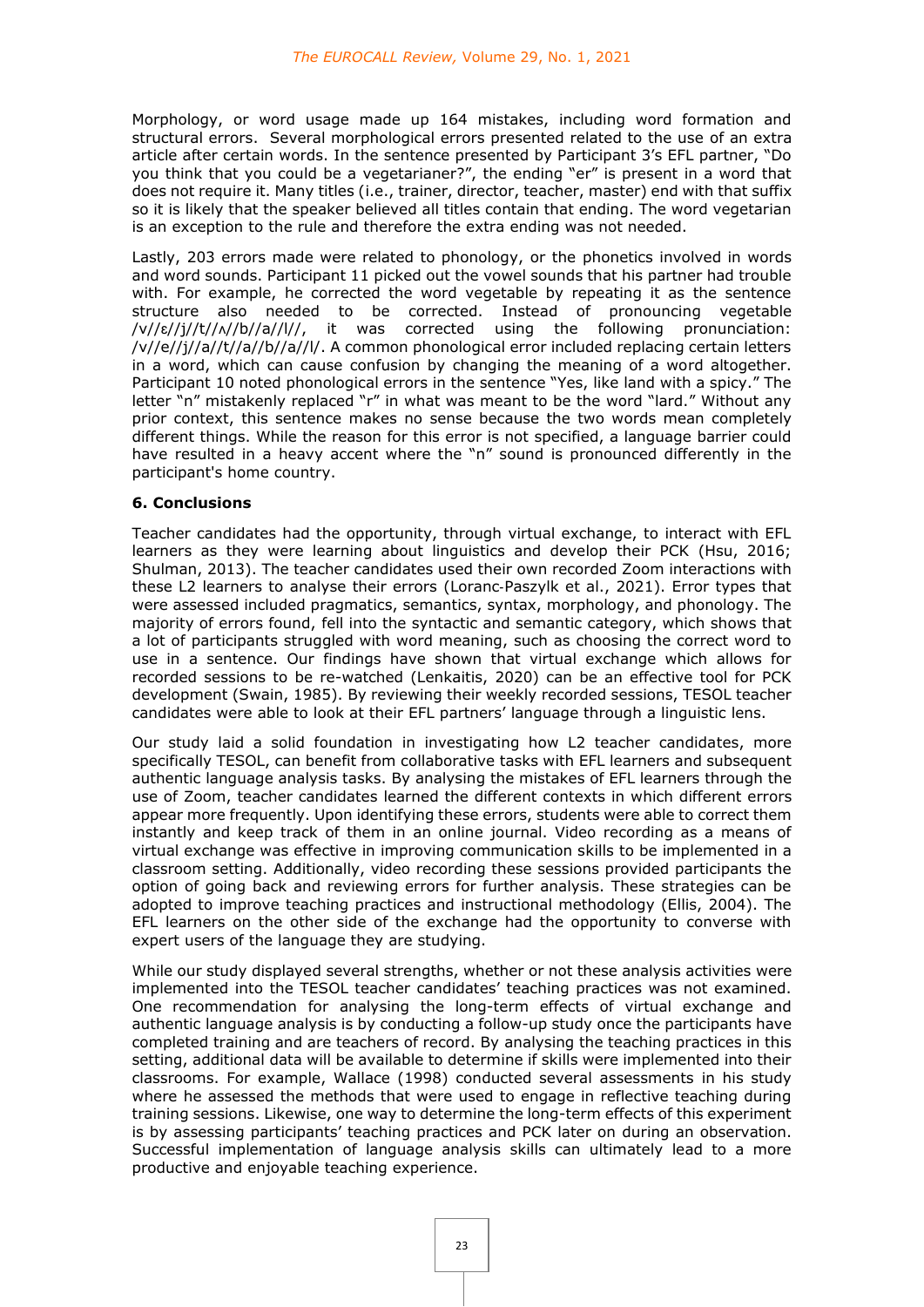In sum, this study confirms the need to utilize virtual exchange in teacher preparation programs and subsequent authentic language analysis in order to give teacher candidates a way to put linguistic content area (pragmatics, semantics, morphology, phonology and syntax) into practice. Just like interaction with language learners in virtual exchange has proven to develop teacher candidates' skills such as pragmatics (Hilliker et al., 2020) and intercultural competence (Lenkaitis, Calo, & Venegas Escobar, 2019; Bohinski & Leventhal, 2015) as it gives them more authentic practice (Lenkaitis & Hilliker, 2019), it is imperative that additional research be done with virtual exchange implementation in teacher preparation programs.

#### **Ethical statement**

Our study went through the IRB process at Binghamton University. All participants in our study were volunteers and submitted their consent to participate. Participants' anonymity is kept by assigning them a number for data analysis and reporting purposes. The authors of this manuscript do not have any conflicts of interest.

#### **References**

Bohinski, C. A., & Leventhal, Y. (2015). Rethinking the ICC framework: Transformation and telecollaboration. Foreign Language Annals, 48(3), 521–534. [https://doi.org/10.1111/flan.12149.](https://www.google.com/url?q=https://doi.org/10.1111/flan.12149&sa=D&source=editors&ust=1612818076055000&usg=AOvVaw2SMrta4pAkvWwyiE9SP-Qt)

Ellis, E. (2003). *Bilingualism among teachers of ESL. A study of second language learning experience as a contributor to the professional knowledge and beliefs of teachers of ESL to adults* (Unpublished doctoral dissertation). Brisbane, Griffith University.

Ellis, E.M. (2004). The invisible multilingual teacher: The contribution of language background to Australian ESL teachers' professional knowledge and beliefs. *International Journal of Multilingualism, 1*(2), 90-108.<https://doi.org/10.1080/14790710408668181>

Erasmus (2019). What is Virtual Exchange? Retrieved from [https://evolve](https://evolve-erasmus.eu/about-evolve/what-is-virtual-exchange/)[erasmus.eu/about-evolve/what-is-virtual-exchange/](https://evolve-erasmus.eu/about-evolve/what-is-virtual-exchange/)

Hawkins, E. (1999). Foreign language study and language awareness. *Language Awareness, 8*(3&4), 124-142.<https://doi.org/10.1080/09658419908667124>

Hilliker, S. M., Lenkaitis, C. A., & Bouhafa, Y. (2020). The role of intercultural virtual exchanges in developing pragmatic awareness. In C-C. Lin & C. Zaccarini (Eds.). *Internationalization in Action: Leveraging Diversity and Inclusion in Globalized Classrooms*. Bern, Switzerland: Peter Lang.

Hsu, L. (2016). Examining EFL teachers' technological pedagogical content knowledge and the adoption of mobile-assisted language learning: A partial least square approach. *Computer Assisted Language Learning*, *29*(8), 1287-1297. <https://doi.org/10.1080/09588221.2016.1278024>

Ito, K. & Hilliker, S. (2018). Supporting University International Students Through Supportive ESL Instruction and Corrective Feedback. In [B. Blummer,](https://www.igi-global.com/affiliate/barbara-blummer/307945/) [J. Kenton,](https://www.igi-global.com/affiliate/jeffrey-m-kenton/307946/) and [M.](https://www.igi-global.com/affiliate/michael-wiatrowski/329111/)  [Wiatrowski](https://www.igi-global.com/affiliate/michael-wiatrowski/329111/) (Eds). [Promoting Ethnic Diversity and Multiculturalism in Higher Education](https://www.igi-global.com/submission/books/?title=promoting%20ethnic%20diversity%20and%20multiculturalism%20in%20higher%20education) (pp. 40-58). Hershey, PA: IGI Global. <https://doi.org/10.4018/978-1-5225-4097-7.ch003>

Lenkaitis, C. A. (2019). Rethinking virtual exchange: Partnering EFL learners with TESOL teacher candidates. NYS TESOL Journal, Special Issue on the Role of SLA in Teaching and Learning, 6(2), 3-15. [http://journal.nystesol.org](https://www.google.com/url?q=http://journal.nystesol.org&sa=D&source=editors&ust=1612818076058000&usg=AOvVaw2LUs6DMvYuNTzT7NS79uFy)

Lenkaitis, C. A. (2020). Teacher candidate reflection: Benefits of using a synchronous computer-mediated communication-based virtual exchange. Teaching and Teacher Education, 92. [https://doi.org/10.1016/j.tate.2020.103041](https://www.google.com/url?q=https://doi.org/10.1016/j.tate.2020.103041&sa=D&source=editors&ust=1612818076061000&usg=AOvVaw1YN24wdIAtwwpCUiE3hd8l)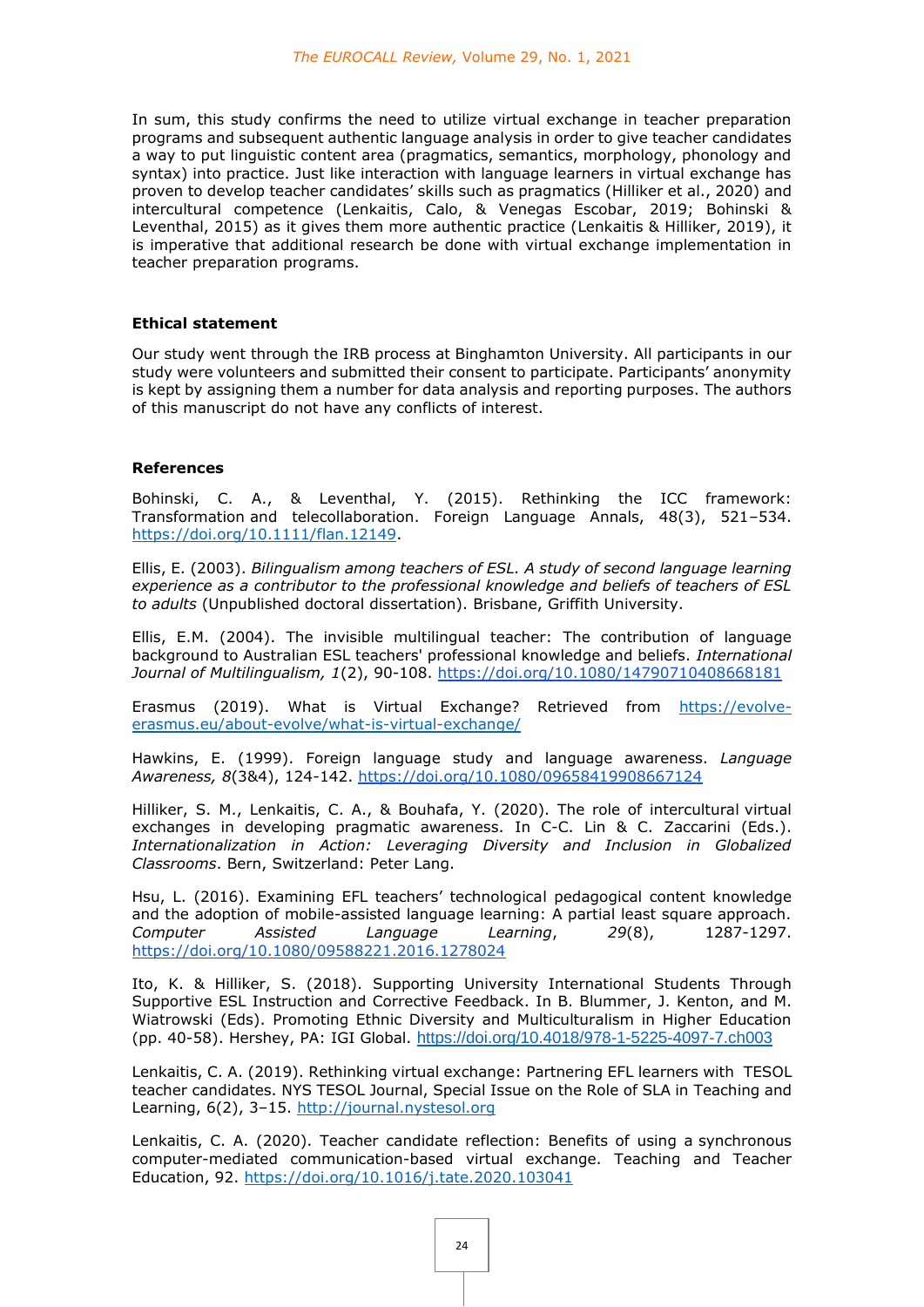Lenkaitis, C. A., & Hilliker, S. (2019). Building a community of practice: Authentic practice through games. In C. A. Lenkaitis & S. M. Hilliker (Eds.), Engaging teacher candidates and language learners with authentic practice (p. 1–14). IGI Global. [https://doi.org/10.4018/978-1-5225-8543-5.ch001](https://www.google.com/url?q=https://doi.org/10.4018/978-1-5225-8543-5.ch001&sa=D&source=editors&ust=1612818076040000&usg=AOvVaw12xe1UtuZ3JG0YinjYvgQP)

Lenkaitis, C. A., Calo, S., & Venegas Escobar, S. (2019). Exploring the intersection of language and culture via telecollaboration: Utilizing Zoom for intercultural competence development. International Multilingual Research Journal, 13(2), 102–115. [https://doi.org/10.1080/19313152.2019.1570772](https://www.google.com/url?q=https://doi.org/10.1080/19313152.2019.1570772&sa=D&source=editors&ust=1612818076055000&usg=AOvVaw2IuwVkjkEX2WH3QDBeqj3y)

Lenkaitis, C. A., Loranc-Paszylk, B., & Hilliker, S. (2019). Global awareness and global identity development among foreign language learners: The impact of virtual exchanges. MEXTESOL Journal, 43(4), 1-11. [http://mextesol.net/journal/](https://www.google.com/url?q=http://mextesol.net/journal/&sa=D&source=editors&ust=1612818076044000&usg=AOvVaw1tk-NzmiSHeenzmhO96-ju)

Loranc‐Paszylk, B, Hilliker, S.M, Lenkaitis, C.A. (2021). Virtual exchanges in language teacher education: Facilitating reflection on teaching practice through the use of video. *TESOL J*.<https://doi.org/10.1002/tesj.580>

Lucas, T., & Villegas, A. M. (2010). The missing piece in teacher education: The preparation of linguistically responsive teachers. *National Society for the Study of Education*, *109*(2), 297-318. Retrieved from https://www.researchgate.net/profile/T\_Lucas2/publication/292697945\_The\_missing\_pi ece in teacher education The preparation of linguistically responsive teachers/links/ 57444c7008aea45ee84f157b/The-missing-piece-in-teacher-education-The-preparationof-linguistically-responsive-teachers.pdf

O'Dowd, R. (2017). Exploring the impact of telecollaboration in initial teacher education: The EVALUATE project. *The EuroCALL Review*, *25*(2), 38-41. Retrieved from <https://polipapers.upv.es/index.php/eurocall/article/view/7636/9679>

Shulman, L.S. (1981). Disciplines of inquiry in education: An overview. *Educational Researcher,* 10(6), 5-12, 23. Retrieved from <https://journals.sagepub.com/doi/pdf/10.3102/0013189X010006005>

Shulman, L. S. (2013). Those who understand: Knowledge growth in teaching. *Educational Researcher*, *15*(2), 4-31. Retrieved from <https://journals.sagepub.com/doi/pdf/10.1177/002205741319300302>

Swain, M. (1985). Communicative competence: Some roles of comprehensible input and comprehensible output in its development. In S. Gass & C. Madden (Eds)., *Input in second language acquisition* (pp. 235-253). Rowley, MA: Newbury House.

TESOL International Association (2018). Standards for initial TESOL Pre-K–12 teacher preparation programs. Retrieved from [https://www.tesol.org/advance-the](https://www.tesol.org/advance-the-field/standards/tesol-caep-standards-for-p-12-teacher-education-programs)[field/standards/tesol-caep-standards-for-p-12-teacher-education-programs](https://www.tesol.org/advance-the-field/standards/tesol-caep-standards-for-p-12-teacher-education-programs)

Thirunarayanan, M. O. & Coccaro-Pons, J. (2016). A global information exchange (GIE) project in a graduate course. *TechTrends*, *60*(3), 289–298[.](https://doi.org/10.1007/s11528-016-0051-6) <https://doi.org/10.1007/s11528-016-0051-6>